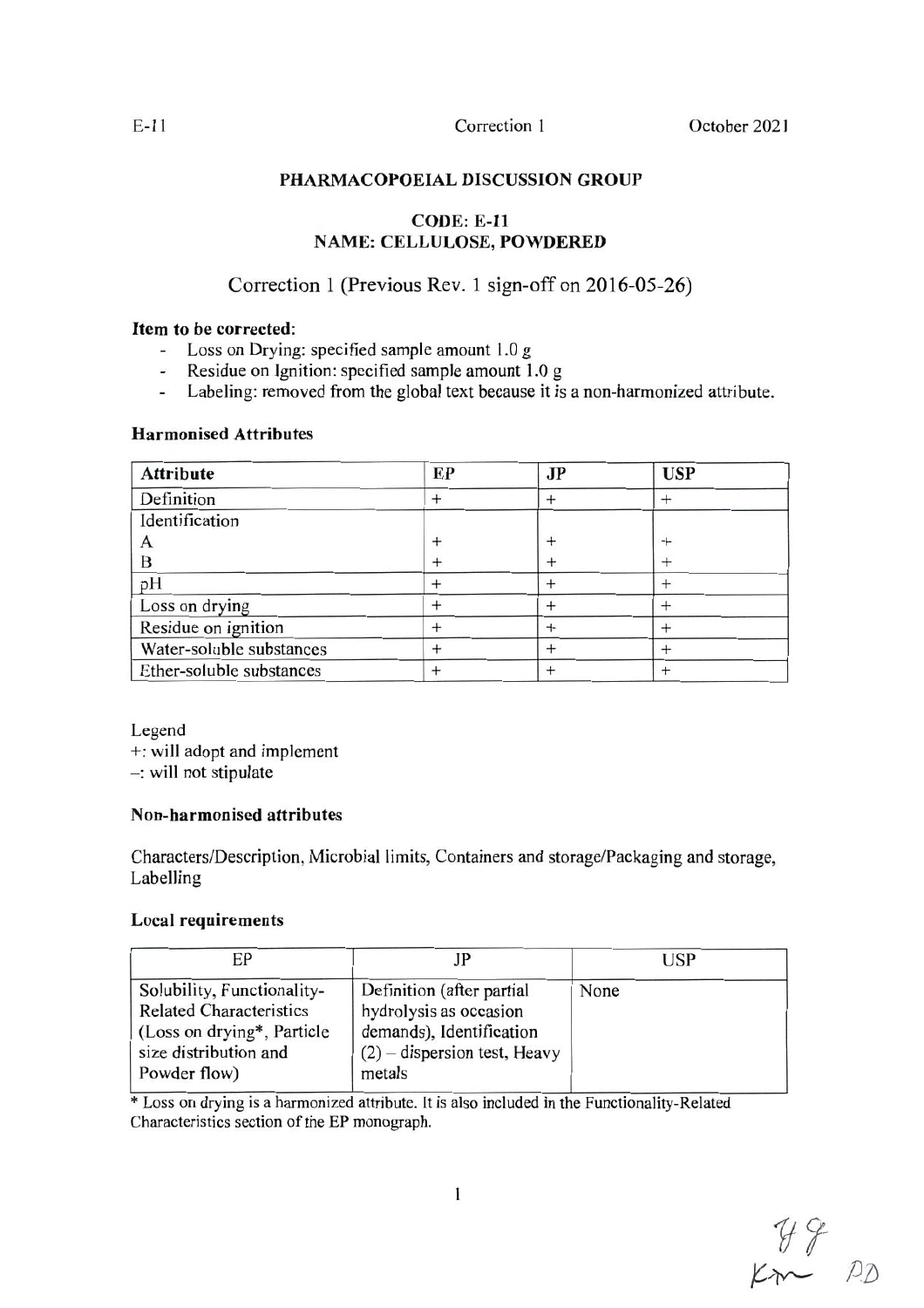$\overline{2}$ 

Correction 1

October 2021

## **Reagents and reference materials**

Each pharmacopoeia will adapt the text to take account of local reference materials and reagent specifications.

Name

## European Pharmacopoeia

Signature

P. Dm

Petra Doer

Date 28/10/2021

#### Japanese Pharmacopoeia

Signature

Name

Y. Goda<br>for Y. Yoshida

Yukihiro Goda

 $15$  Nov, 2021

**United States Pharmacopeia** 

Signature

 $K$  T. The

 $K_F v \sim m \nu S A C$ 

Name

Date

Date

 $9 - 1400 - 2021$ 

 $E-11$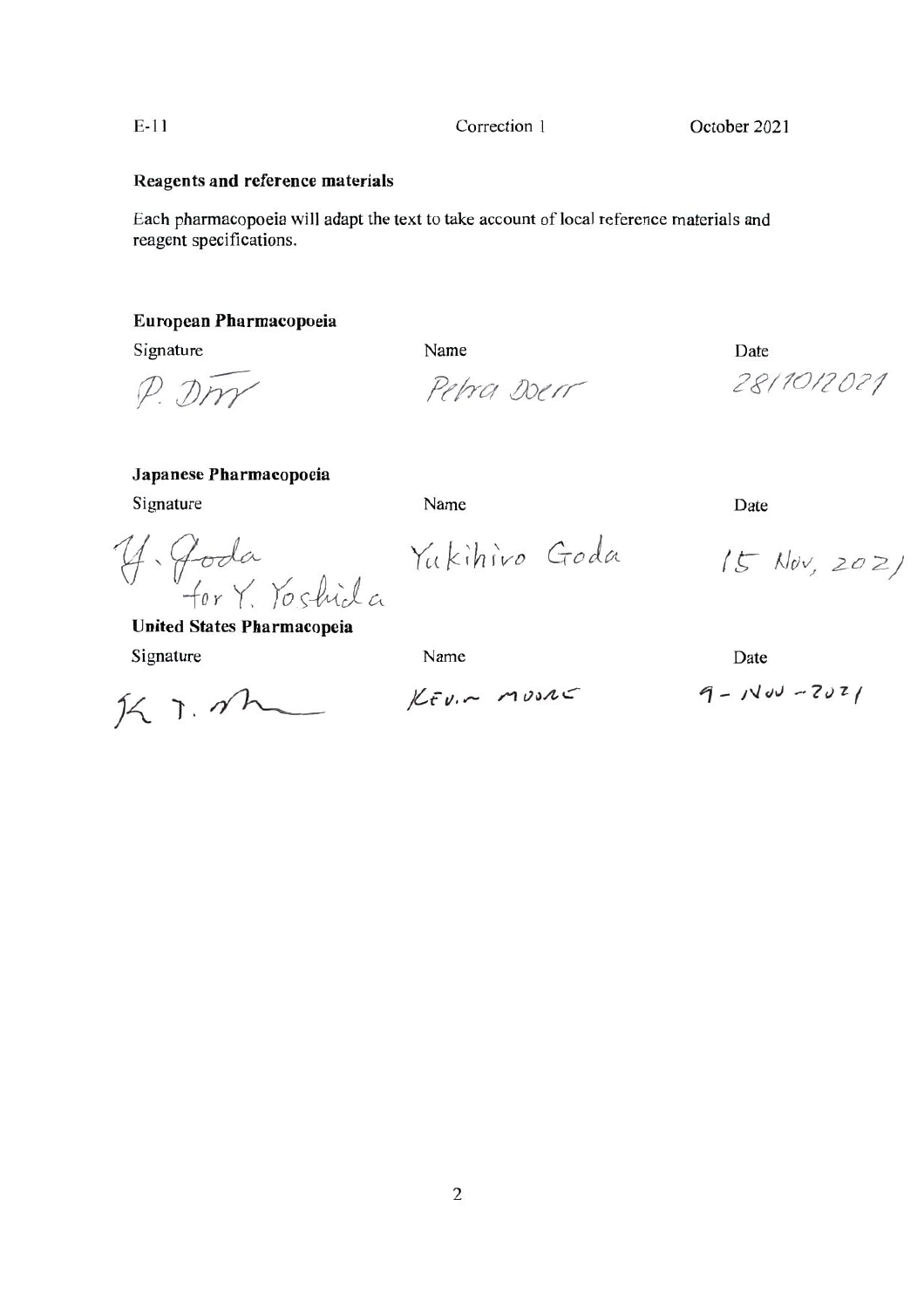## **Powdered Cellulose**

»Powdered Cellulose is purified, mechanically disintegrated cellulose prepared by processing alpha cellulose obtained as a pulp from fibrous plant materials.

### **ldentification-**

A: Prepare iodinated zinc chloride solution by dissolving 20 g of zinc chloride and 6.5 g of potassium iodide in 10.5 mL of water. Add 0.5 g of iodine, and shake for 15 minutes. Place about 10 mg of Powdered Cellulose on watch glass, and disperse in 2 mL of iodinated zinc chloride solution: the substance takes on a violet-blue color.

B: Transfer 0.25 g of Powdered Cellulose, accurately weighed to 0.1 mg, to a 125-mL conical flask. . Add 25.0 mL of water and 25.0 mL of 1.0 *M* cupriethylenediamine hydroxide solution. Immediately purge the solution with nitrogen, insert the stopper, and shake on a wrist action shaker or other suitable mechanical shaker until completely dissolved. Transfer an appropriate volume of the solution to a calibrated number 150 Cannon-Fenske or equivalent viscosimeter. Allow the solution to equilibrate at  $25 \pm 0.1^\circ$  for not less than 5 minutes. Time the flow between the 2 marks on the viscosimeter, and record the flow time,  $t_1$ , in seconds. Calculate the kinematic viscosity, *(KV)1,* of the Powdered Cellulose taken by the formula:

 $t_1 (k_1),$ 

in which  $k_1$  is the viscosimeter constant. Obtain the flow time,  $t_2$ , for a 0.5 M cupriethylenediamine hydroxide solution using a number 100 Cannon-Fenske or equivalent viscosimeter. Calculate the kinematic viscosity,  $(KV)_2$ , of the solvent by the formula:

# *t2 (k2),*

in which  $k_2$  is the viscosimeter constant. Determine the relative viscosity,  $\eta_{rel}$ , of the Powdered Cellulose specimen taken by the formula:

 $(KV)_{1}/(KV)_{2}.$ 

 $rac{y}{r}$